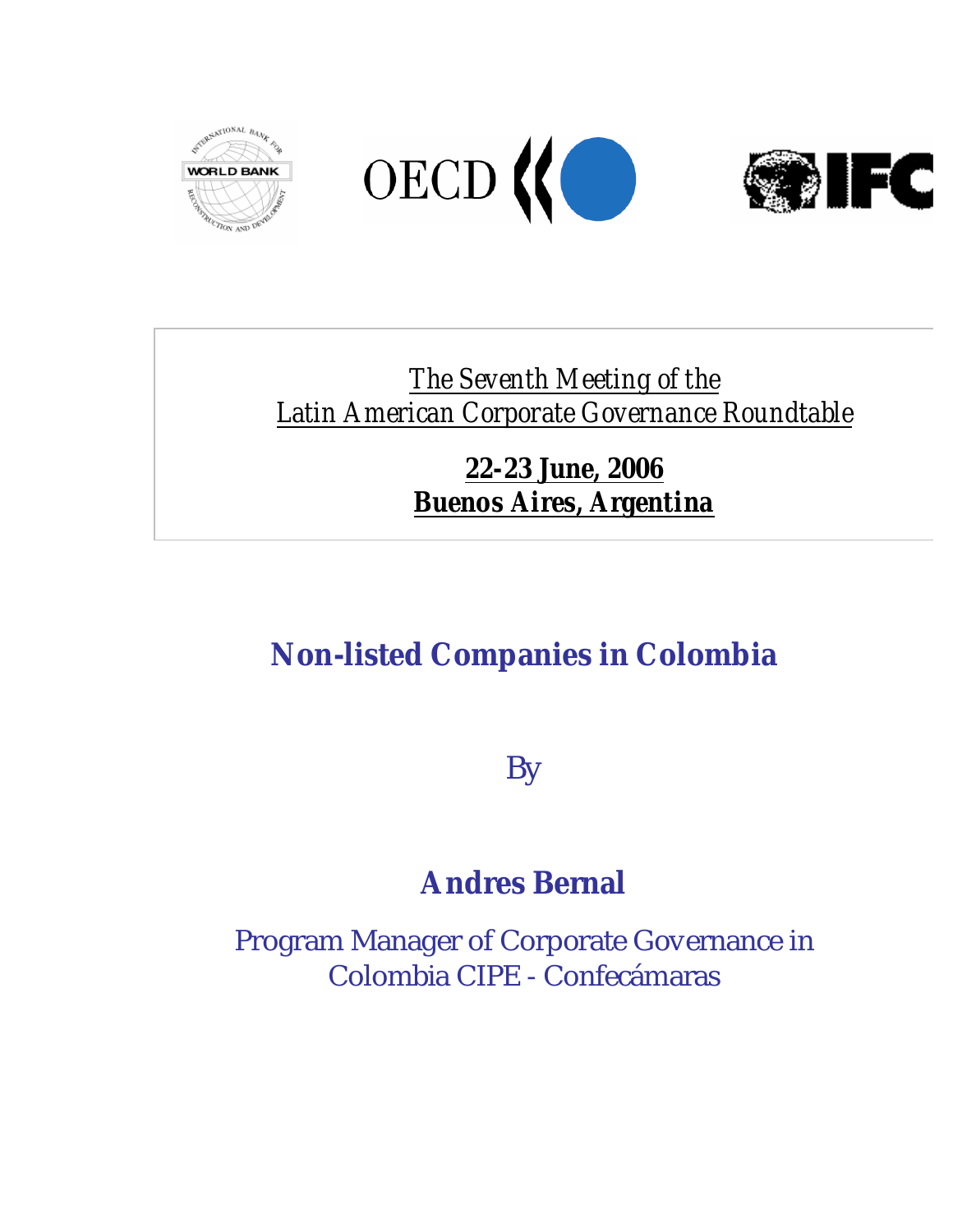For emerging economies, the importance of corporate governance in non-listed companies is clearer than for public companies. In Colombia for example, 96% of the total sales of the entrepreneurial system are made by closely held companies, and only 1.6% of Colombian companies are in public markets.<sup>1</sup> This reflects how important this concept is in contributing to the growth and sustainability of the economy in the country.

The challenges for corporate governance of closely held companies in emerging markets could be summarised as two-fold: 1) the necessity to expand and improve capital sources; and 2) the urgency to strengthen and formalize companies' decisionmaking processes.<sup>2</sup> In closely held companies, corporate governance is a mechanism to counterbalance the concentration of decision power, to reduce the informality of financial and tax information, and to introduce professionalized criteria for hiring officers of the company to improve its management decisions.

Colombian companies are especially financed by majority shareholders (usually familybased), suppliers and banks. This means that they are generally characterised by shortterm debt and restrictions on their growth. Most of the closely held companies in Colombia are reluctant to seek out an external investor or multiple shareholders through the use of a public market as a source of capital, basically due to the lack of knowledge of the public markets and the unwillingness of controlling shareholders to lose their control over the company<sup>3</sup>. The typical structure of ownership in Colombia is characterised by a majority shareholder who would also be the manager of the firm; and minority shareholders with very limited means to redress violation of their rights<sup>4</sup>. For these reasons, one of the biggest obstacles for the development of the capital markets is the understanding of corporate governance within closely held companies. Governance rules and practices are the first step in the pathway to public markets.

In Colombia, the Chambers of Commerce have been focusing on working with boards of directors as the effective way to impact governance in companies. For this purpose, Confecámaras and the 57 Chambers of Commerce are providing training and education regarding the importance of corporate governance for this kind of company. The objective is to professionalise directors and teach them the importance of complying with the board's key responsibilities: working for the long-term interests of the company and controlling and supervising the management.

<sup>1</sup> Economic facts, Confecámaras 2005.

<sup>&</sup>lt;sup>2</sup> Article "El gobierno corporativo en las sociedades cerradas y las familiares". Andres Bernal. Claves del Gobierno Corporativo 2005.

<sup>&</sup>lt;sup>3</sup> Colombia-diagnóstico de la estructura de financiamiento del sector real e identificación de obstáculos que han impedido que estas empresas acudan al mercado de valores. Marzo 2004. Fedesarrollo y Anif.

<sup>4</sup> Leonardo Beltran Comparative Analysis of the Colombian Code Framework of Good Corporate Governance for Small and Medium Enterprises and the general OECD Principles of Corporate Governance. Harvard University and OECD, 2004 (unpublished).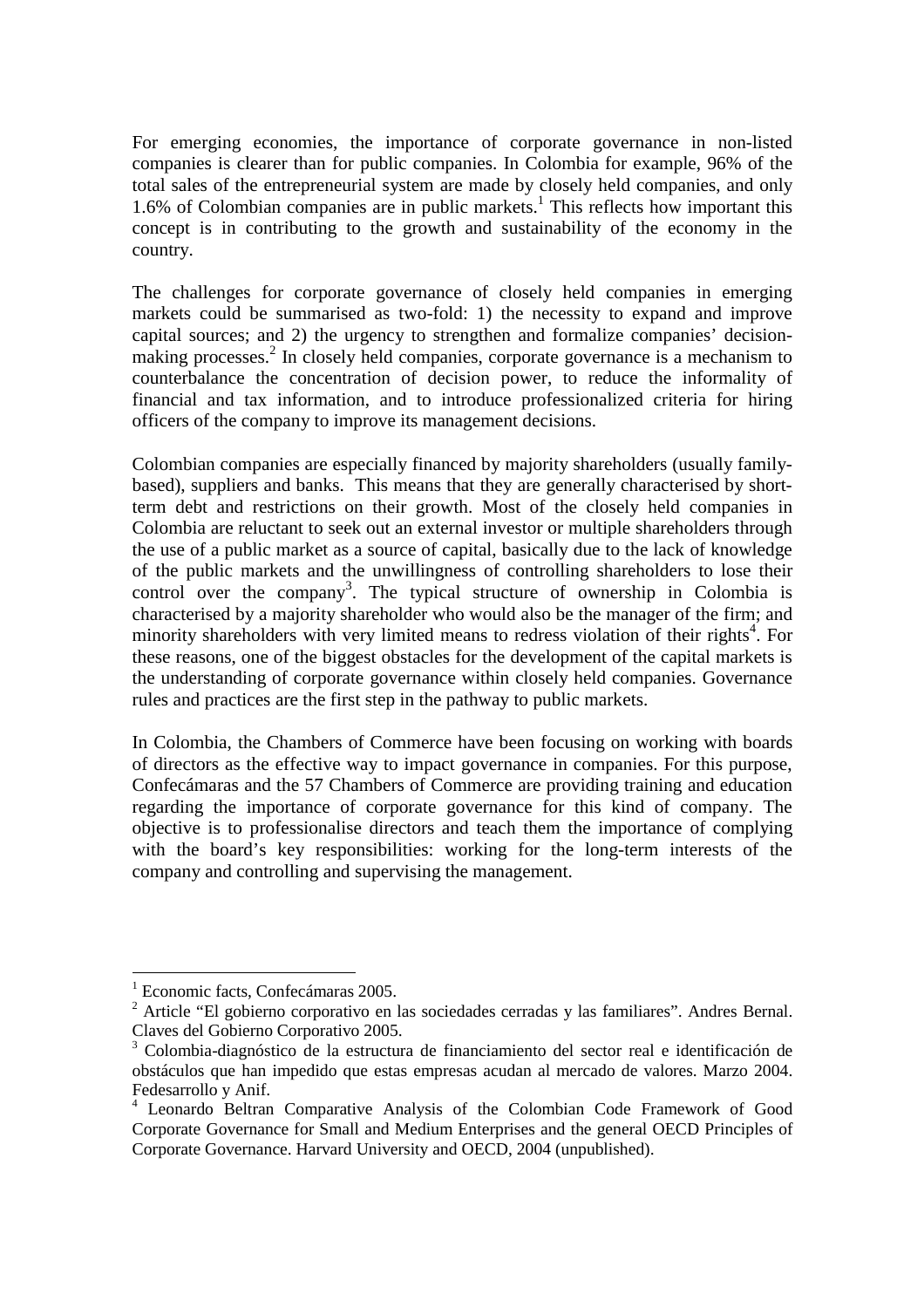The Colombian Federation of Chambers of Commerce (Confecámaras<sup>5</sup>) is focusing on promoting corporate governance as a tool to improve the country's competitiveness. For this reason it is working with non-listed companies, including small and medium-sized companies, state-owned enterprises and any other kind of entrepreneurial organisation in the country. For Confecámaras, "effective corporate governance practice is a key to improving micro-economic efficiency (i.e. competitiveness), which provides the foundation for access to finance for all firms"<sup>6</sup> .

The objective is to ensure the sustainability and competitiveness of Colombian businesses in today's globalised economy, emphasising the importance of closely held companies for the future of the economy.

This article addresses four key questions on governance of non-listed companies to provide an overview of the situation of corporate governance for non-listed companies in Colombia. The article was prepared for the Latin American Roundtable of Corporate Governance that took place in Buenos Aires, Argentina on 22 and 23 June, 2006.

#### **What is the legal framework for non-listed company corporate governancerelated requirements in your country?**

The legal framework of corporate governance for non-listed companies in Colombia is contained in the Second Book of the Commercial Code, and the Law 222/95.

The Commercial Code in its second book "de las sociedades comerciales<sup>7</sup>" has most of the rules for non-listed companies. The book begins with general provisions of the companies´ basic contracts, including rules for the shareholder general meetings, rights and duties to distribute dividends, necessity of external auditing (revisor fiscal), companies obliged to have boards of directors, and situations for company dissolution and liquidation.

Some rules regarding corporate governance for non-listed companies in Colombia worth underlining here are:

Under the Colombian commercial code, all directors need to be appointed through the mechanism of "cuociente electoral," a quotient electoral system. The mechanism is compulsory for the election of directors in all kind of companies. The system consists of dividing the total number of valid votes by the number of board chairs. Each list? proposed and voted by the shareholders will have the right to elect a number of directors proportional to the votes obtained for the list.

<sup>&</sup>lt;sup>5</sup> Confecamaras and the Center for International Private Enterprise CIPE have been working in a joint project during the last five years, to introduce the concept of corporate governance within the government and private sector. This project also receives technical assistance and support from the International Finance Corporation – IFC; the Organization for Economic and Cooperation Development – OECD; and the Andean Finance Corporation – CAF.

<sup>6</sup> Eugenio Marulanda, Executive President Confecámaras. Introduction Corporate Governance Code for SME´s, 2004

<sup>7</sup> About the Commercial Societies. Colombian Commercial Code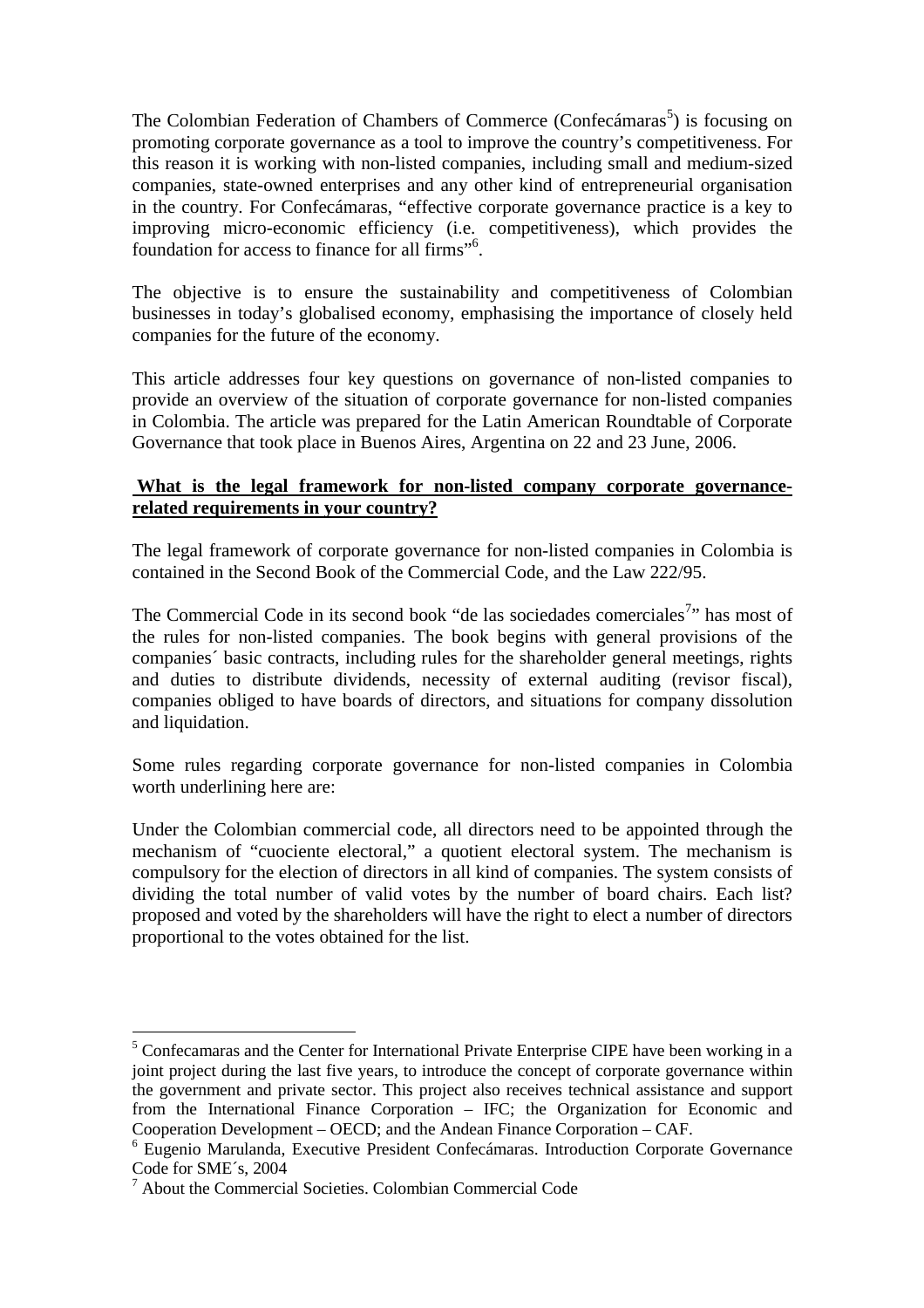All the companies expressing their ownership through shares are obliged to have boards of directors. [Is this a private, non-listed system of issuing shares? Can you explain better how this system works, and roughly how many companies that are non-listed have shares and therefore are required to have boards?] On the boards, the code only says that it must have a minimum of three directors. Under Colombian commercial law, a simple majority at the shareholder meeting can remove a director, and it is not permitted to establish provisions against this principle in any document.

The following decisions are reserved to shareholders : appointment of directors and other officers; appointment of an external auditor (revisor fiscal); approval of annual reports and financial statements; approval of any amendment to the by-laws, such as mergers and spin-offs; approval of dividend distributions, whether in cash or in stock; and any other action expressly reserved in the by-laws.

Colombia has a special system for external auditing. Under local regulation, the "revisor fiscal" is compulsory for all corporations. This person needs to be a certified public accountant and his/her main responsibilities are: certifying the financial statements; assuring compliance with the company duties and regulations, including tax and financial responsibilities; and preserving shareholders' interests.

In 1995, the National Congress introduced a reform to the Commercial Code through the Law 222. Under this act, directors' responsibilities were strengthened. The Congress established many standards for directors, based on the good businessmen standard [can you explain what you mean?], with great emphasis on diligence and care elements.

Moreover, Law 222/1995 eased the requirements for proxy voting, as the only requirements for proxies are (a) they must be written and (b) they must specify the meeting or meetings for which they are given. Proxies with blank spaces are prohibited.

In addition, the law provides for the possibility of distance meetings, and requires that certain decisions be taken only when they were previously included in the agenda (mergers, spin-offs, and transformations among them). Law 222/1995 includes a regime for non-voting shares, sets out the legal framework for the protection of the holders of these shares, including the events in which they will have the right to vote.

Colombia has a Companies Superintendence in charge of supervising and controlling all the non-listed companies of the country. At this time the country is debating what the role of government supervision should be for non-listed companies. [Can you say more about the elements of the debate and different views (or interest group positions) on this subject? Is the government considering reducing regulation or increasing it? Or merging it with other institutions?] The government is analyzing the impact and reasons for having a government office in charge of supervising the conduct and resolving conflicts among managers and directors of closely held companies<sup>9</sup>.

 $8$  Law Business Research. Getting the Deal Through – Corporate Governance. Holly Gregory and Ira M. Millstein, 2005

<sup>&</sup>lt;sup>9</sup> Article: "Debate a función de Supersociedades". Portafolio Economic Newspaper June, 2006.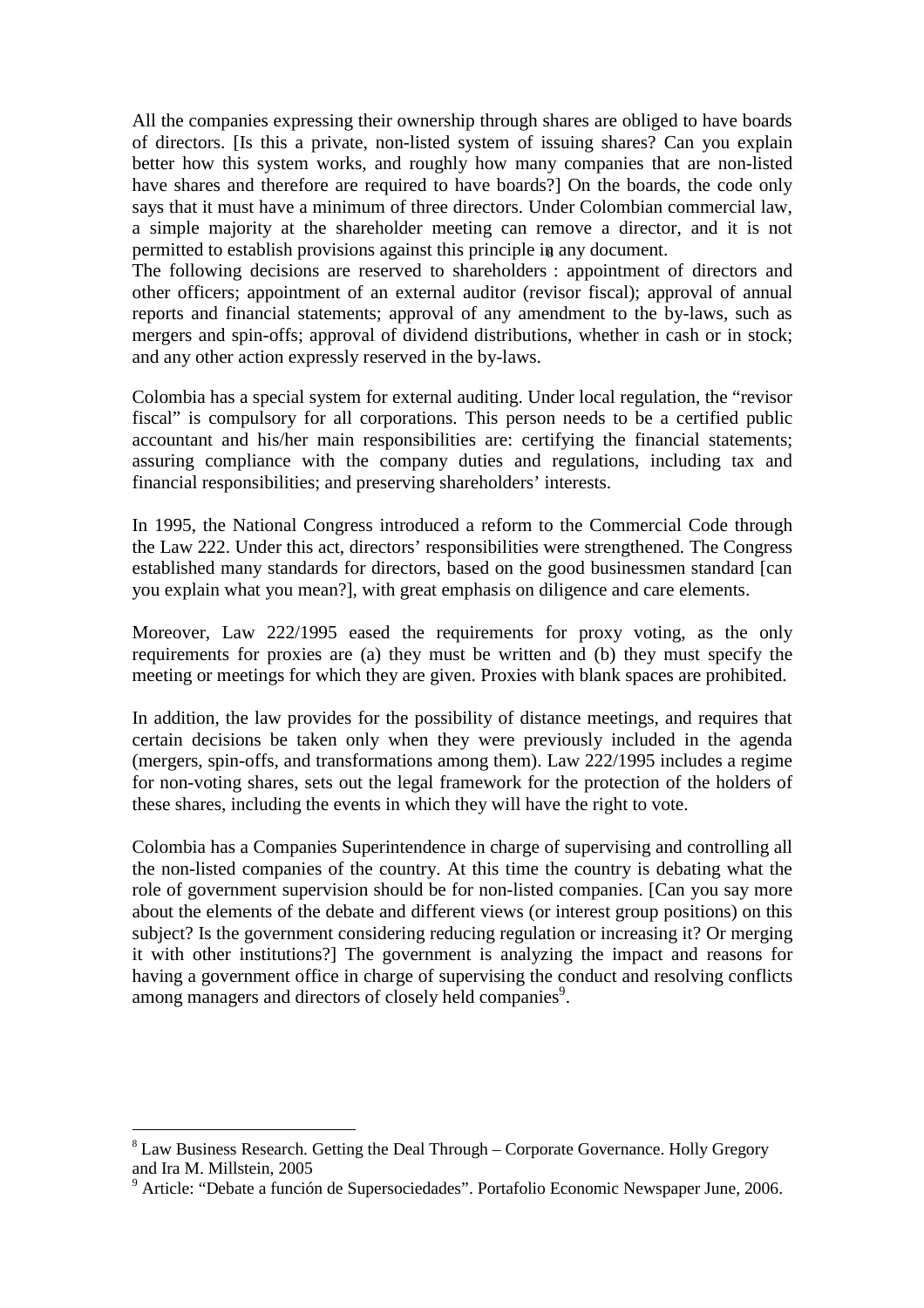#### **What are the practices and trends regarding disclosure by non-listed companies?**

Colombia, as most Latin American countries, has a reserved entrepreneurial culture; this reduces the level of information about companies' situations, agency conflicts and the development of corporate governance.

Non-listed companies are required to update their financial and some non-financial information annually to the chambers of commerce. This information is published in the business registry: articles of incorporation and by-laws; amendments to the by-laws; structure and composition of the board; legal representative; external auditor; controlling shareholder and annual financial statements.

As an activity of the National Center of Corporate Governance, the Bogota Chamber of Commerce and Confecamaras undertook a corporate governance survey with 250 nonlisted companies in 2005. The following graphics could summarize the practices and trends of disclosure in Colombian non-listed companies.



*How do shareholders access companies' information?* 

This graphic shows how the request for information by shareholders is based on informal practices in more than half of the cases. The information channels are the general manager or even free access for the shareholders. Only 33% of companies use only formal mechanisms of financial statements and annual reports to communicate with their shareholders.

Source: Corporate Governance Survey in non listed companies. Bogotá Chamber of Commerce and Confecámaras, 2005



#### **How frequent is your communication with shareholders?**

In Colombian closely held companies, especially in SME´s, the general shareholder meeting operates as a board of directors. This situation could explain why companies answered the frequency "monthly and quarterly" basis in great proportion.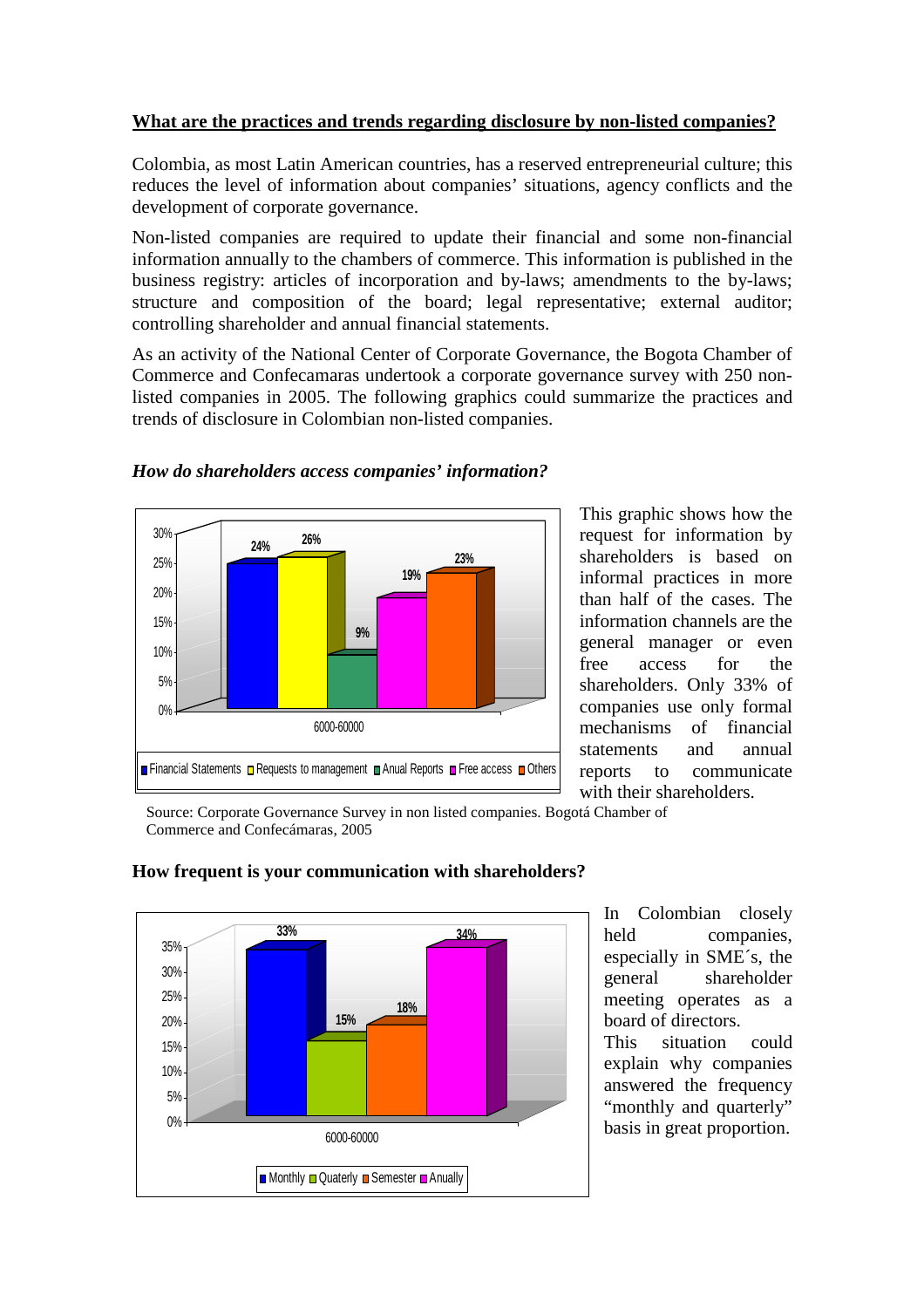Source graphic: Corporate Governance Survey in non listed companies. Bogotá Chamber of Commerce and Confecámaras, 2005



*What is the mechanism to disclose companies' information?* 

Colombian companies, by law, must "deposit" their financial statements in the Chambers of Commerce annually. The implementation of web pages for corporate governance purposes is weak in the country for non-listed companies; this situation could increase the cost of accessing information for foreign investors.

Source graphic: Corporate Governance Survey in non listed companies. Bogotá Chamber of Commerce and Confecámaras, 2005



#### *What kind of information is the company disclosing to shareholders?*

Most non-listed companies in Colombia only communicate financial statements and annual reports that are mandatory by law to their shareholders. An issue to underline is the low quality of reporting about situation?[do you mean material events]? and changes in directors and officers.

Source: Corporate Governance Survey in non listed companies. Bogotá Chamber of Commerce and Confecámaras, 2005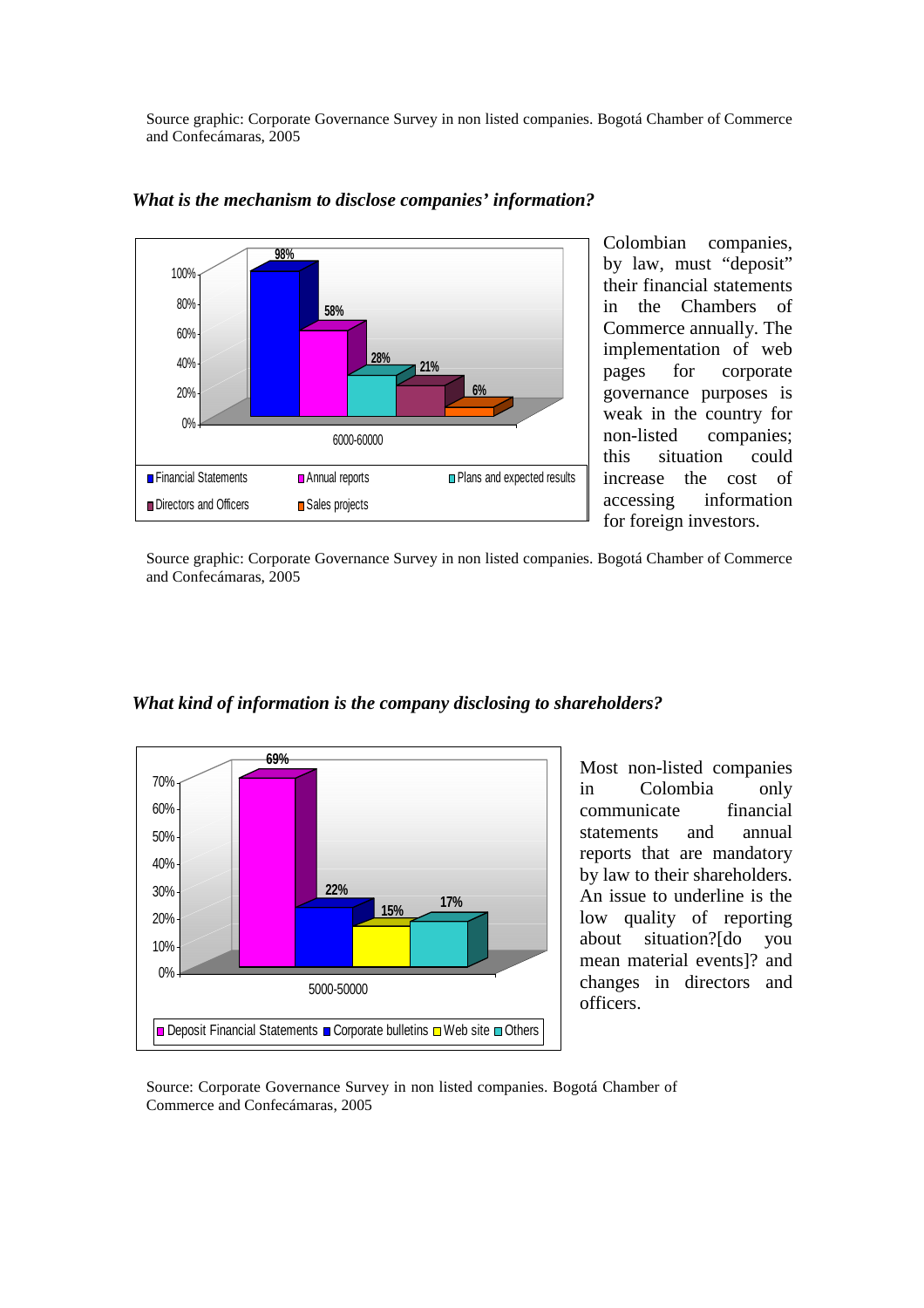#### **What further changes to legal and regulatory requirements may be desirable, and what would be their costs and benefits?**

At this moment, Confecámaras is working with the American Chamber of Commerce (Ambchamb) in a Corporate Governance Committee to produce a document on what the next steps of regulation in corporate governance in Colombia will be [should be?], following the New Capital Markets Bill (Law 964/05) that included a special section on corporate governance called "protection of investors". In this project, ten law firms are undertaking researchon the big obstacles<sup>10</sup> in local regulation to implementing best practices of corporate governance.

Preliminarily, we have found difficulties to incorporate independent directors with the compulsory method of "cuociente electoral," and the requirement of 100 percent shareholder participation for distance meetings of shareholders.

Time of notices for general ordinary shareholder meetings continues to be 15 workable days, and five calendar days in case of extraordinary meetings. These periods of time have been deemed as relatively short, particularly from the viewpoint of foreign investors. It is still possible to vote on items not included in the agenda, and shareholder approval is not required for the sale of substantial assets.<sup>11</sup>

External Auditors are perceived as another weak element in the Colombian corporate governance system<sup>12</sup>. For this reason, there are a number of proposals to change the supervising method of accountants and to establish clear responsibilities for external auditors.

It is also suggested to change the system to elect the fiscal auditor, which now depends on the decision of the controlling shareholder, who in turn controls the administration. It is necessary to implement actions that preserve and strengthen the fiscal auditor's independence, so that he/she can fully comply with his/her functions $13$ .

The other weakness of Colombian regulation for corporate governance is the lack of adherence to international financial reporting standards for financial information. At this

 $10$  The publication will be released on the 26 July, 2006 for Confecamaras and the AmbChamb. The most prestigious corporate law firms are working on the following issues: company disclosure, mechanisms to protect minority shareholders, independent board members, audit committees, duties of board members, boards of directors in closely held companies, corporate governance and arbitration, mechanisms to select board members in closely held companies, and shareholders agreements.

 $11$  Developing a Progress Report on Implementation of the Latin American White Paper Colombia - OECD country report, 2005

<sup>&</sup>lt;sup>12</sup> Developing a Progress Report on Implementation of the Latin American White Paper on Corporate Governance in Latin America - Opinion Survey of Corporate Governance in Colombia. This survey consists of interviews with representative national samples of 20 key agent of the market within issuers, investors, legal firms and supervisors. The survey was conducted by Confecamaras and Superintendencia de Valores, 2005.

<sup>&</sup>lt;sup>13</sup> Ibidem.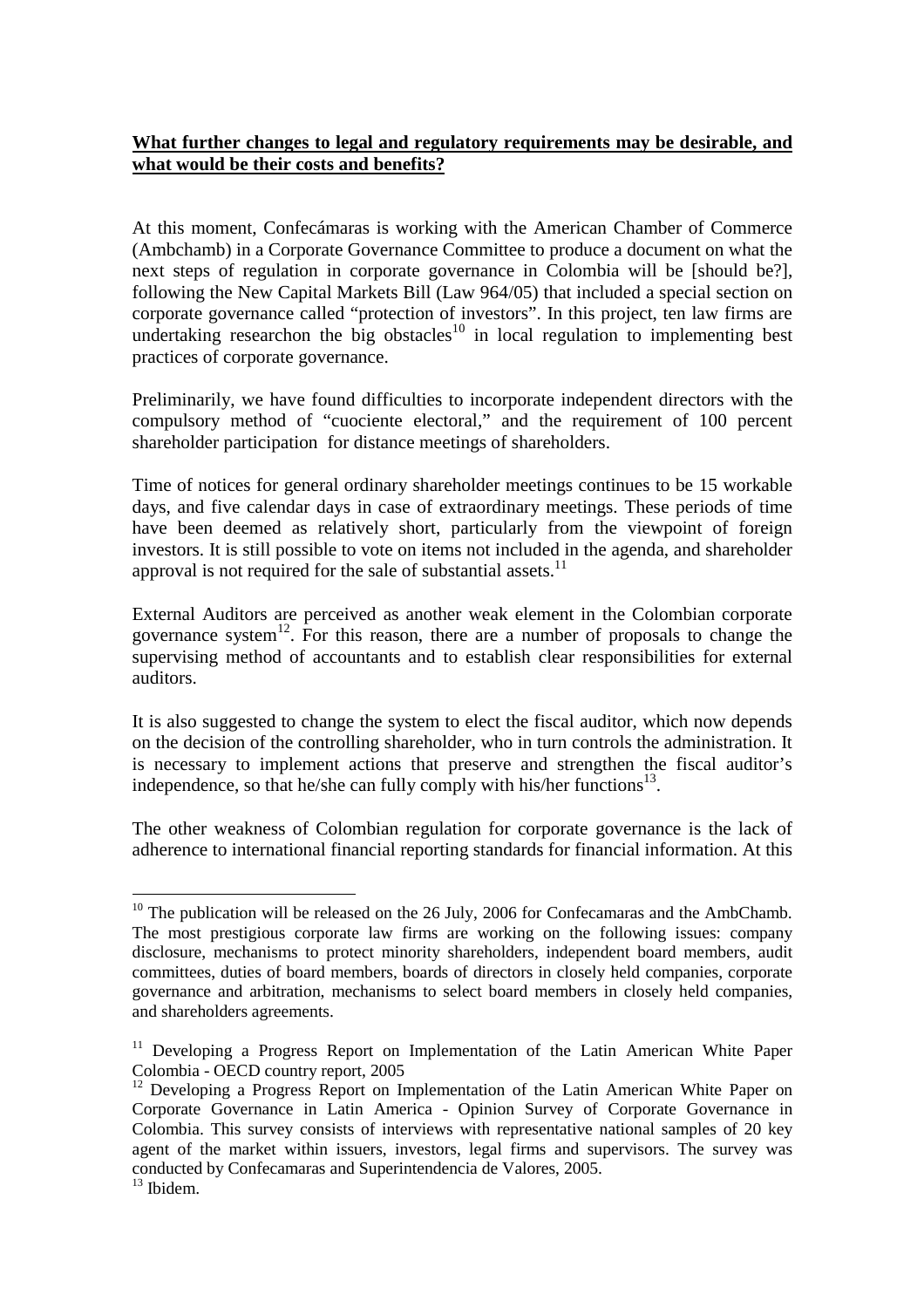time the government is working on a new project of law that could be presented to the National Congress.

At this time, two new national laws are imperative to create a better framework for corporate governance in the country: the incorporation of international financial standards to update the financial reporting system, and the reform to the commercial code to ease the incorporation of best practices.

#### *How this should be balanced with voluntary efforts to promote better corporate governance of non-listed companies?*

There are many private initiatives in Colombia to promote corporate governance in nonlisted companies<sup>14</sup> and this is a good indicator of the importance and awareness of the concept in the country. In Colombia, the private sector has had the initiative and has been very active in the debate on corporate governance. At the same time, the national government has been very receptive to talk about and discuss corporate governance with the private sector.

All the private initiatives have a good dialogue with government, which is fundamental to create regulatory and self-regulatory processes that, in the end, will help to increase the competitiveness of the country.

Regulation must be oriented towards socializing the entrepreneurs about the importance of the issue, showing them that Corporate Governance is good business rather than an imposition.

#### *Conclusions*

 $\overline{a}$ 

 Joint work of the government and the private sector in Colombia allowed the country to advance in the consolidation of business confidence. In the latest comparative international studies, such as the *Competitiveness Report* (World Economic Forum) and *Protecting Investors* (World Bank, IFC and Lex Mundi), Colombia appeared to advance significantly in terms of corporate governance and protection of investors.

<sup>&</sup>lt;sup>14</sup> The Colombian Stock Exchange through a program sponsored for the Inter American Development Bank (IADB) in a program titled "Colombia Capital" to increase the number of issuers with greater emphasis on corporate governance; the National Federation of Insurance Companies (Fasecolda) structuring a CG code for the industry; Bancolombia as a private bank is working with their family business clients; and Confecámaras and the Chambers of Commerce are establishing a National Center of Corporate Governance to increase awareness and develop tools and literature. The programme is supported by CIPE and co-ordinated by Confecámaras, and is doing activities in Colombia, Ecuador and Venezuela.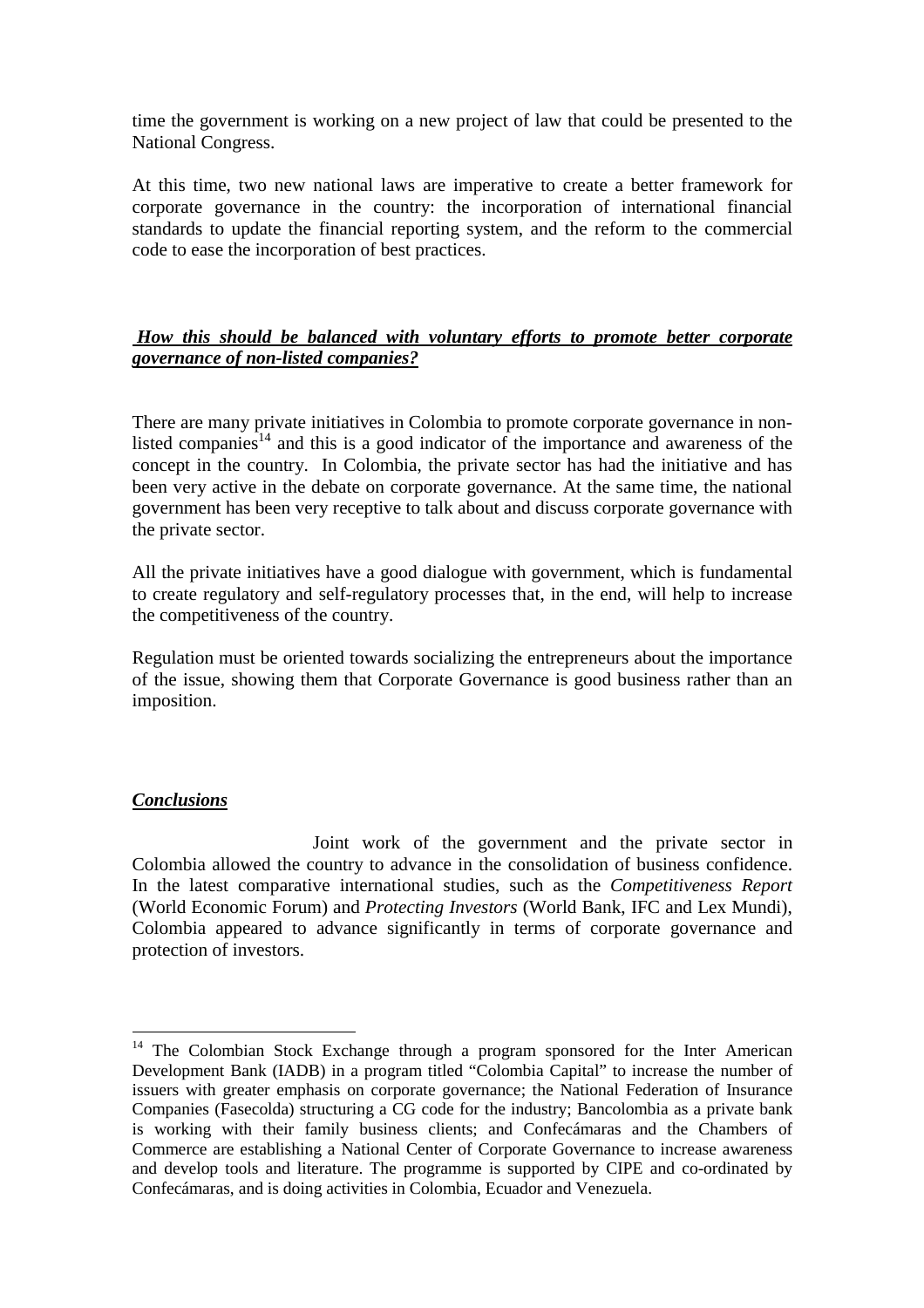

The perception of Colombian boards of directors is increasing in the Global Competitiveness Report. A great part of the work needs to be done with universities in order to train the future businessmen and managers; furthermore, it is fundamental to organize director courses to professionalize boards.

Source: Analysis - Evolution of the indicator of Efficiency of Board of Directors. Competitiveness Report – World Economic Forum

#### *Index Protecting Investors*

| <b>Protecting Investors</b> |                                |                                           |                                       |                                              |
|-----------------------------|--------------------------------|-------------------------------------------|---------------------------------------|----------------------------------------------|
| Country                     | <b>Extent of</b><br>disclosure | <b>Extent of</b><br>director<br>liability | <b>Ease of</b><br>shareholder<br>suit | <b>Strength of</b><br>investor<br>protection |
| Peru                        | 7                              | 5                                         | 7                                     | 6,3                                          |
| Colombia                    | 7                              |                                           | 9                                     | 5,7                                          |
| Chile                       | 8                              | 4                                         | 5                                     | 5,7                                          |
| Argentina                   | 7                              | 2                                         | 7                                     | 5,3                                          |
| <b>Brazil</b>               | 5                              | 7                                         | $\overline{4}$                        | 5,3                                          |
| Mexico                      | 6                              |                                           |                                       | 3,7                                          |

Source: Protecting Investors – Doing Business. A publication of the World Bank, International Finance Corporation and Lex Mundi, 2006